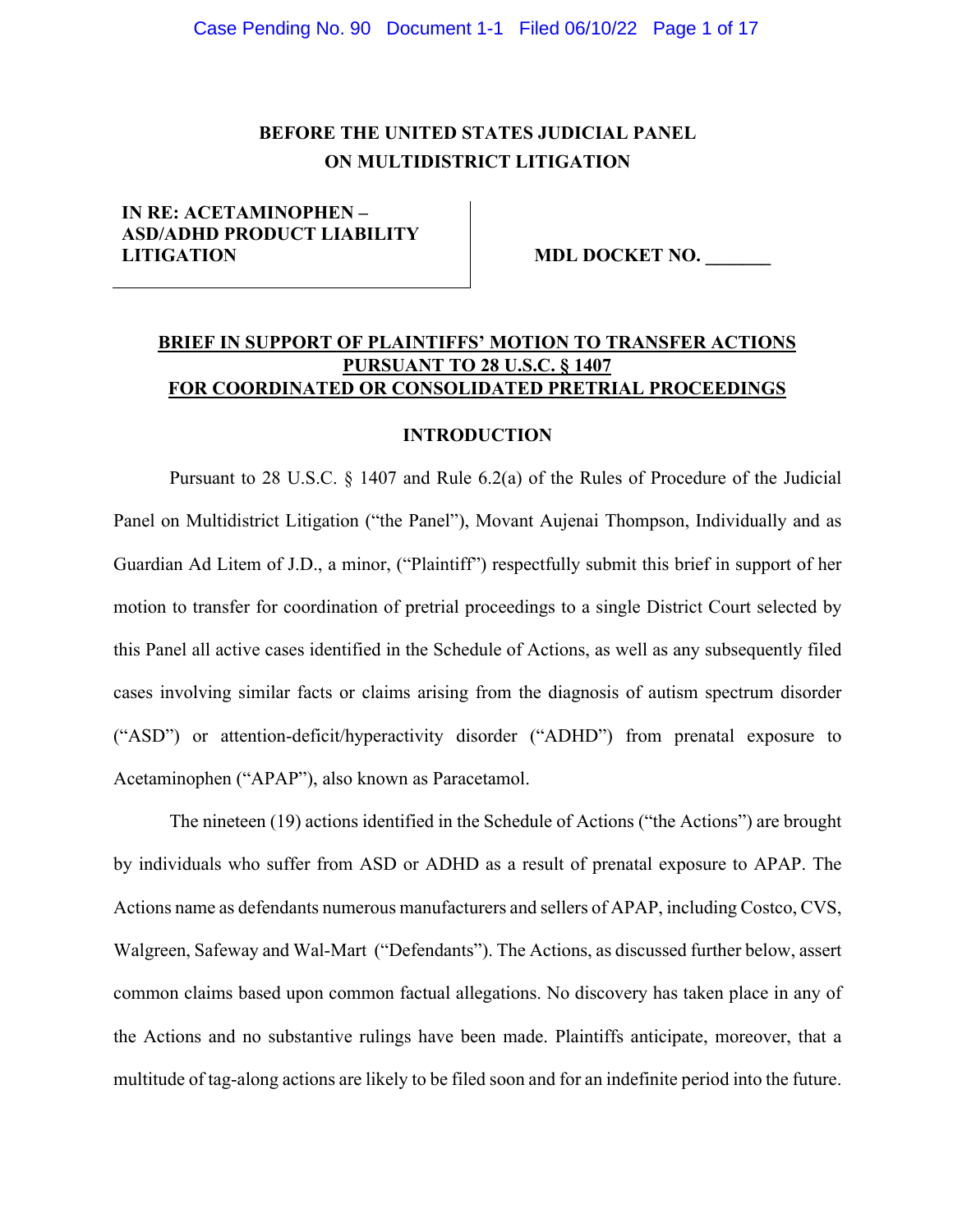### Case Pending No. 90 Document 1-1 Filed 06/10/22 Page 2 of 17

Coordination of the Actions would facilitate coordinated discovery, is necessary to avoid inconsistent pretrial rulings, and would promote judicial efficiency. The Actions, in sum, are perfect candidates for coordinated pretrial proceedings.

Transfer for centralization and coordination is proper and appropriate because the Actions (and each of the myriad tag-along actions that movant expects will shortly be filed) share common operative facts, allege the same or similar wrongful conduct, require resolution of the same factual questions, involve the same scientific and medical evidence, and will each require discovery into these shared allegations and operative facts. The claim that the defendants failed to warn plaintiffs that prenatal use of the defendants' APAP products could result in plaintiffs' ASD and/or ADHD is central to each of the Actions. Each action alleges the same misconduct led directly to the marketing and sale of the same harmful product to each of the similarly situated plaintiffs, ultimately causing each individual plaintiff to suffer the same devastating neurodevelopmental disorders. The underlying facts concerning the manufacture, marketing, and sale of APAP are common to and uniform throughout the Actions. The resolution of each case will require extensive discovery, involving many of the same documents and witnesses, into the development, manufacture, marketing, and sale of APAP, as well as into each defendant's knowledge of the risks associated with prenatal exposure to APAP.

Centralizing the Actions before one judge at the nascent stage of this litigation will thus promote the just and efficient conduct of this litigation, prevent inconsistent pretrial rulings and duplicative discovery, and thereby conserve the resources of the judiciary, the parties, and their counsel. Resolving common questions of law and fact in a consistent manner through transfer and coordination is the raison d'être of 28 U.S.C. § 1407. And consolidating the Actions, and having these common questions resolved by one court, will advance those aims. Accordingly, Plaintiffs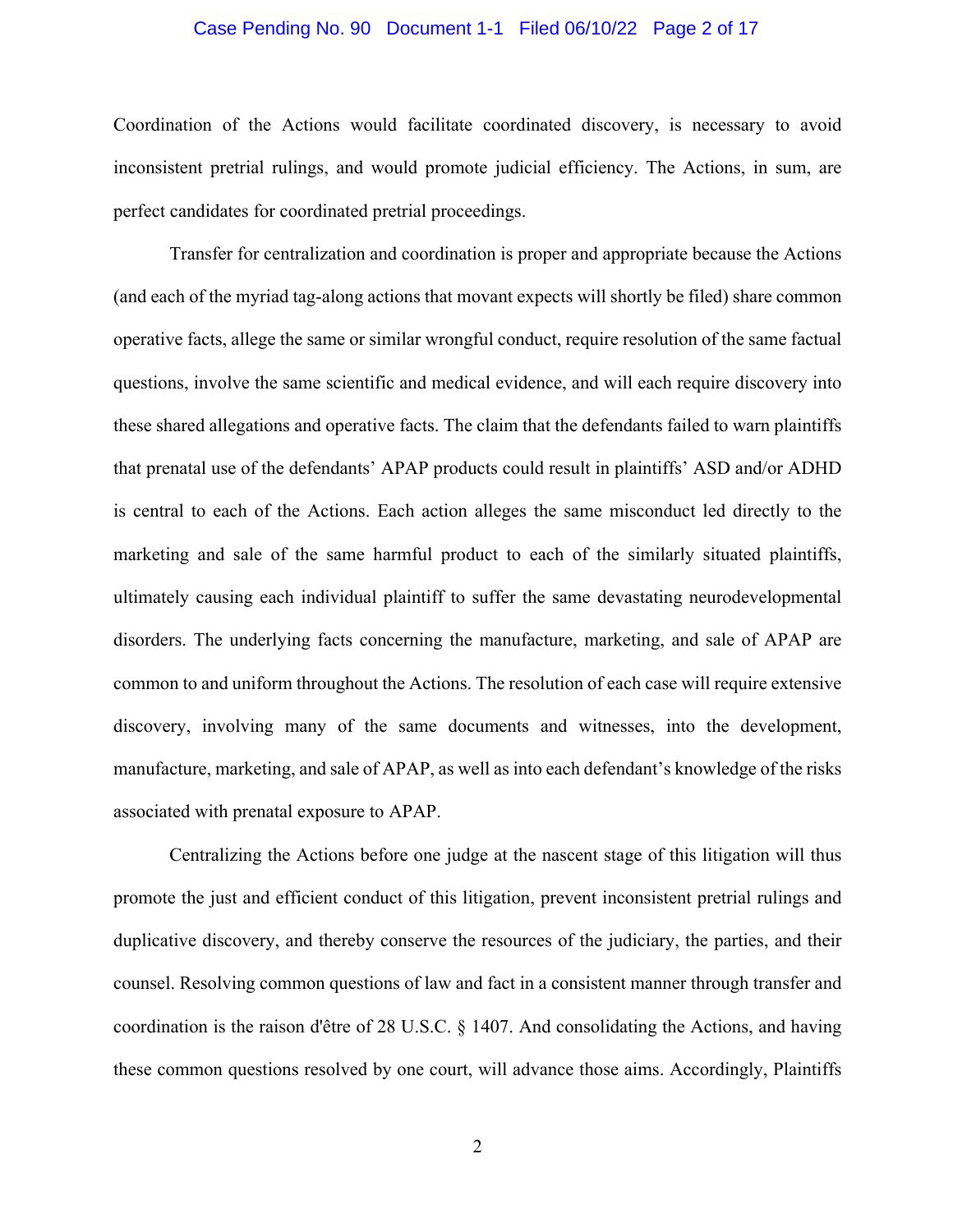### Case Pending No. 90 Document 1-1 Filed 06/10/22 Page 3 of 17

respectfully request that this Panel issue an order centralizing the Actions, as well as all future tagalong actions, before a single District Court selected by this Panel.

#### **BACKGROUND**

The plaintiffs in the Actions have filed at least nineteen (19) civil actions arising from their purchase and use of APAP during pregnancy. The Actions all allege that the plaintiffs purchased and used APAP while pregnant. While each individual action may assert different state law claims or seek individual damages for personal injuries, they all rest on a common core of facts and share a set of essential characteristics. Each Action alleges that: (1) plaintiffs purchased and used APAP while pregnant; (2) APAP interferes with fetal development, (3) plaintiffs chose to take APAP during their pregnancies because Defendants marketed APAP as a safe pain reliever for pregnant women; (4) Defendants knew or should have known that prenatal exposure to APAP can cause ASD or ADHD; and, (5) Defendants failed to warn pregnant consumers about and otherwise concealed from them the dangers posed by prenatal use of APAP from these most vulnerable consumers.

APAP holds a uniquely preeminent place in pharmacology and medicine. A popular overthe-counter drug that is used to reduce fever and relieve mild to moderate pain, APAP is one of the most commonly used medications in the country. Around 50 million American consumers (roughly 20% of the adult population in the United States) use products containing APAP each week, with more than 25 billion doses being used annually. *Acetaminophen Risks*, AMERICAN LIVER FOUND. (May 20, 2020), https://bit.ly/3aL1jB3. It is available for purchase under the house brand names of most major grocery and drug stores.

At the same time, it is, paradoxically, probably one of the most dangerous and least understood compounds in medical use. APAP's mechanism of action remains unclear. Scientists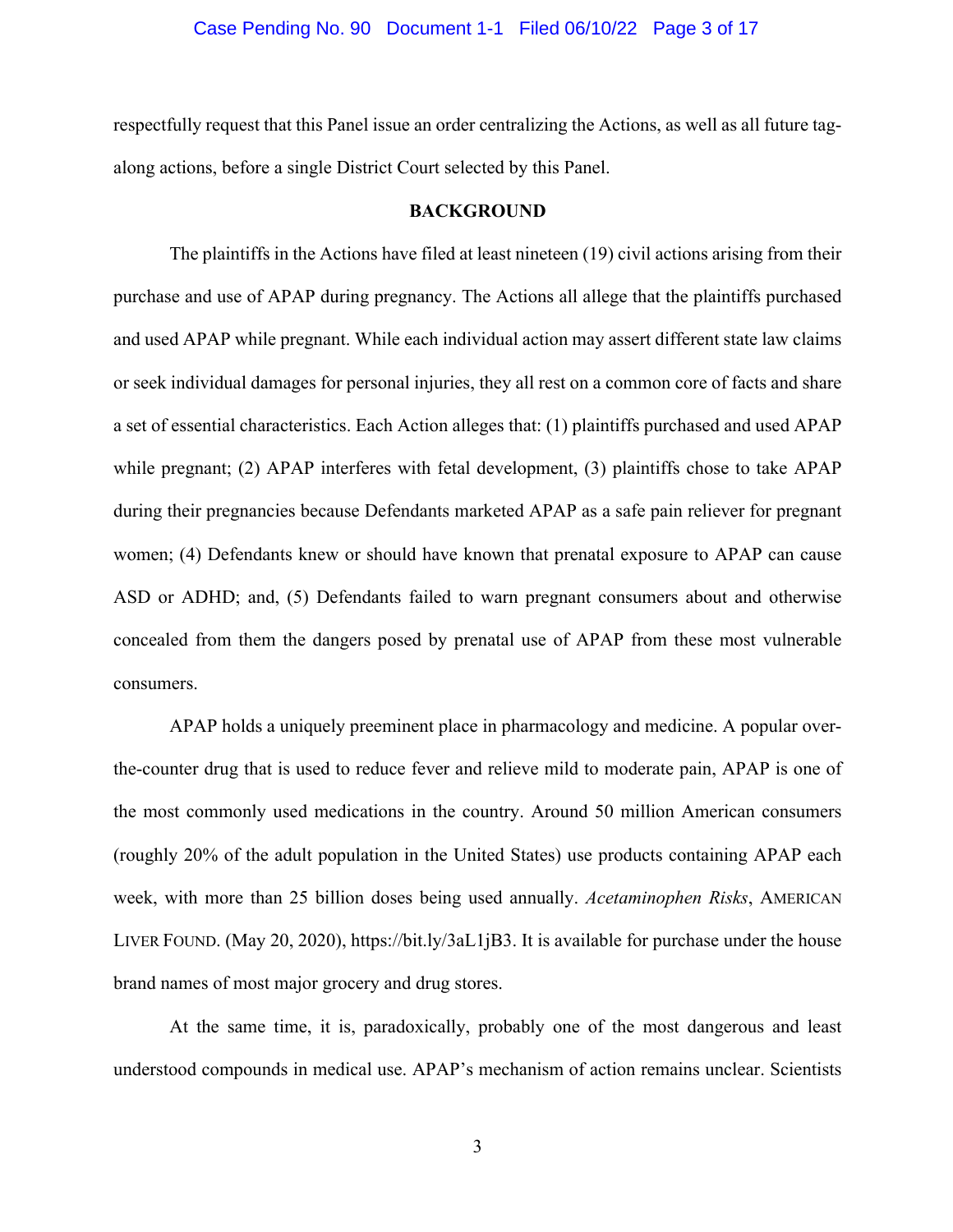### Case Pending No. 90 Document 1-1 Filed 06/10/22 Page 4 of 17

have yet to figure out how APAP relieves pain and reduces fever. In the United States alone, moreover, 82,000 emergency room visits and 26,000 hospitalizations are attributed to the use of acetaminophen annually. *See* Jessica B. Rubin, et al., *Acetaminophen-induced Acute Liver Failure is More Common and More Severe in Women*, 16 CLIN GASTROENTEROL HEPATOL 1 (June 2018), https://bit.ly/3aC6gMx. Indeed, acetaminophen toxicity is the leading cause of acute liver injury and acute liver failure in the United States, accounting for approximately 50% of all acute liver failure cases. *Acute Liver Failure*, UCSF TRANSPLANT SURGERY: DEP'T OF SURGERY (last visited June 7, 2022), https://bit.ly/3NreAxd.

Despite the drug's unknown mechanism of action, APAP has long been marketed to pregnant women as the safest pain reliever and fever-reducing drug for use during pregnancy. Indeed, it has been marketed as the *only* over-the-counter pain relief drug on the market appropriate for use during pregnancy. It is not surprising, then, that despite their demonstrated reluctance to use medications during pregnancy, approximately 65% of pregnant women in the United States use APAP. Ann Z. Bauer, et al., *Paracetamol Use During Pregnancy – A Call for Precautionary Action*, 17 NATURE REVIEWS ENDOCRINOLOGY 757 (Dec. 2021), https://go.nature.com/3NwJ0Os. Indeed, APAP is used by pregnant women more than any other prescription or over-the-counter medicine.

Over the past decade, a growing body of scientific studies have raised increasingly more and greater concerns about the correlation between prenatal APAP exposure and adverse neurodevelopmental outcomes. Twenty-six separate observational studies have identified positive associations with APAP exposure during pregnancy and ASD or ADHD. The 16 studies that specifically investigated dose-response identified a dose-response association, meaning increased duration of exposure to APAP was associated with increased risk.

4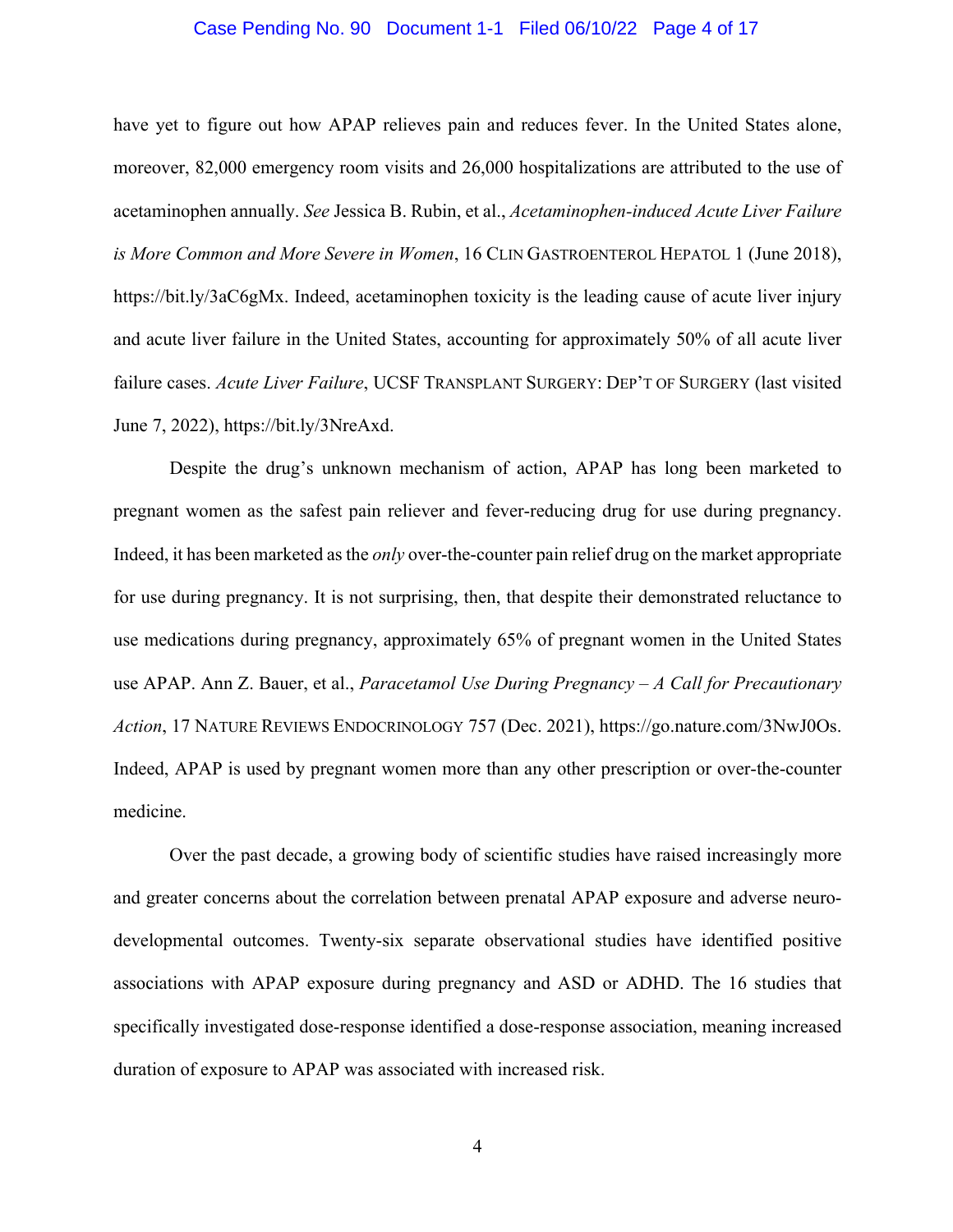### Case Pending No. 90 Document 1-1 Filed 06/10/22 Page 5 of 17

One of the most significant studies, published in the leading scientific journal *JAMA*  Psychiatry in 2020,<sup>1</sup> found that umbilical cord "biomarkers of fetal exposure to acetaminophen were associated with significantly increased risk of childhood ADHD and ASD in a dose-response fashion."2 The study's authors further noted that "[s]ensitivity analyses . . . and subgroup analyses found consistent associations between acetaminophen and ADHD and acetaminophen and ASD across strata of potential confounders, including maternal indication, substance use, preterm birth, and child age and sex."<sup>3</sup> Finally, the authors concluded that their findings "support previous studies regarding the association between prenatal and perinatal acetaminophen exposure and childhood neurodevelopmental risk and warrant additional investigations."4

ASD is a multifactorial neurodevelopmental disorder characterized by persistent deficits in social communication and social interaction and elevated repetitive behaviors, in which various circuits in the sensory, prefrontal, hippocampal, cerebellar, striatal, and other midbrain regions are perturbed. Symptoms are present early in development, often noticed within the first two years of life, and impact the individual's social, occupational, and/or other important areas of daily life.

There are three levels of ASD, ranging from least to most severe, with ASD level 3 describing an individual who has the most severe level of ASD symptoms. A person with level 1 ASD requires support and has noticeable communication impairments making it difficult to communicate appropriately with others. A person with ASD level 1 is likely able to communicate verbally but may have trouble engaging in back-and-forth conversation with others. Making and

<sup>1</sup> Ji, Y. et al., *Association of Cord Plasma Biomarkers of In Utero Acetaminophen Exposure With Risk of Attention-Deficit/Hyperactivity Disorder and Autism Spectrum Disorder in Childhood*, 77 JAMA PSYCHIATRY 180, 180–189 (Feb. 2020).

<sup>2</sup> *Id.* at 180.

<sup>3</sup> *Id.* at 183.

<sup>4</sup> *Id.* at 188.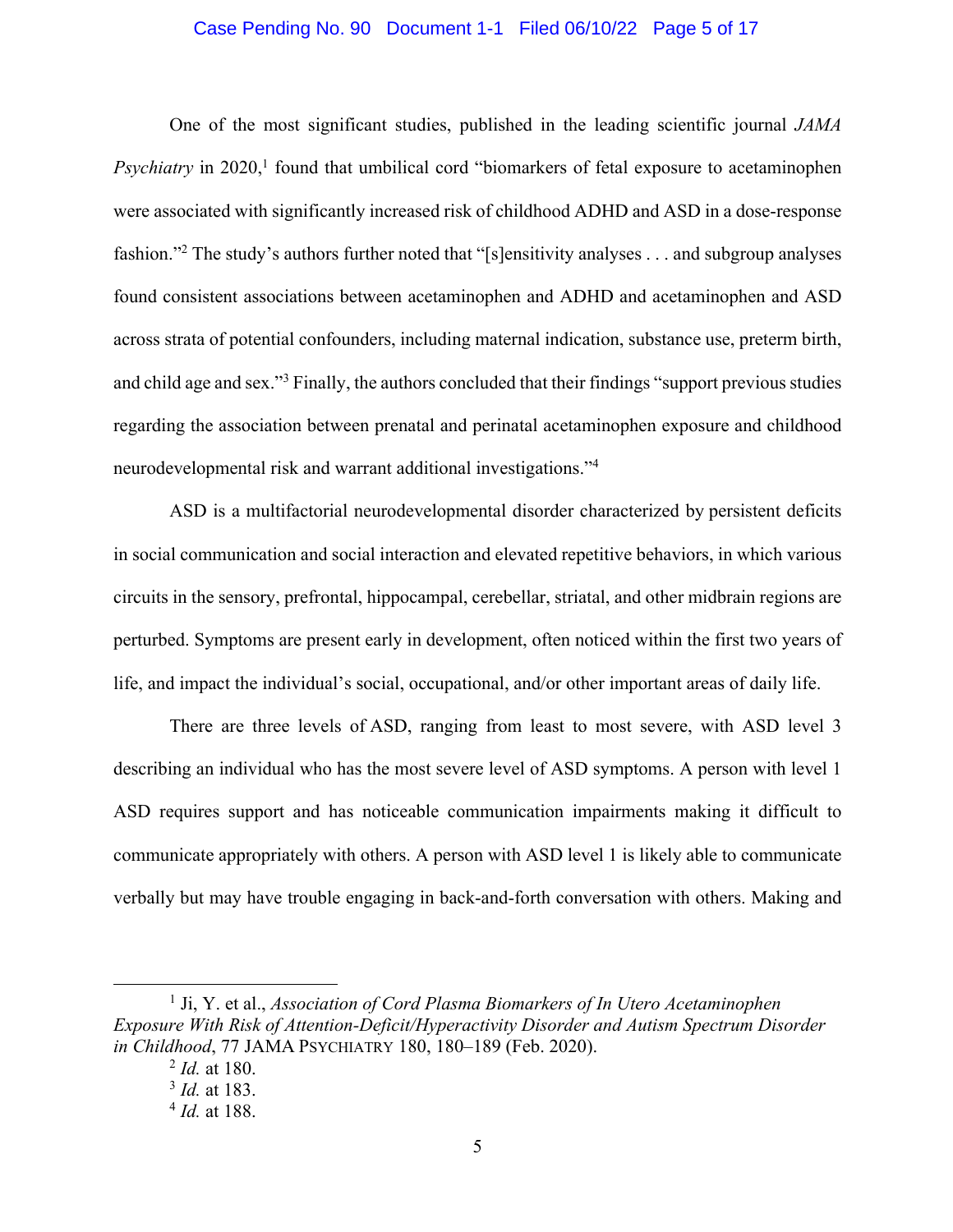### Case Pending No. 90 Document 1-1 Filed 06/10/22 Page 6 of 17

keeping friends may not come easily or naturally to them. Inflexibility of behavior causes significant interference with functioning in one or more contexts, including difficulty switching between activities. Problems of organization and planning hamper the individual's independence. People with ASD Level 2 require substantial support; they may or may not communicate verbally, and they require extensive support in order to participate in social activities. People with ASD level 2 tend to have very narrow interests and may engage in odd repetitive behaviors that can make it difficult for them to function in certain situations. Finally, people with ASD level 3 will have many of the same behaviors as those with levels 1 and 2, but to a more extreme degree. They require very substantial support to learn skills important for everyday life. Many individuals with ASD Level 3 do not communicate verbally or may not use many words to communicate. They also have restrictive or repetitive behaviors that often impede their ability to function independently and successfully in everyday activities. The Center for Disease Control (CDC) currently estimates that about 1 in 44 8-year-old children have been identified with ASD, and there is no cure for ASD. *Autism Spectrum Disorder (ASD)*, CDC (last visited June 7, 2022), https://bit.ly/39aYZmg.

ADHD is one of the most common neurodevelopmental childhood disorders. The CDC estimates that 9.4% of American children (6.1 million) have been diagnosed with ADHD. *Attention-Deficit / Hyperactivity Disorder (ADHD)*, CDC (last visited June 7, 2022), https://bit.ly/3MpQD88. There is currently no cure for ADHD, and the condition often lasts into adulthood. People with ADHD show a persistent pattern of inattention and/or hyperactivity– impulsivity that interferes with functioning or development. Individuals with ADHD are more likely to experience difficulties with all types of relationships (friendships, romantic, familial, etc.).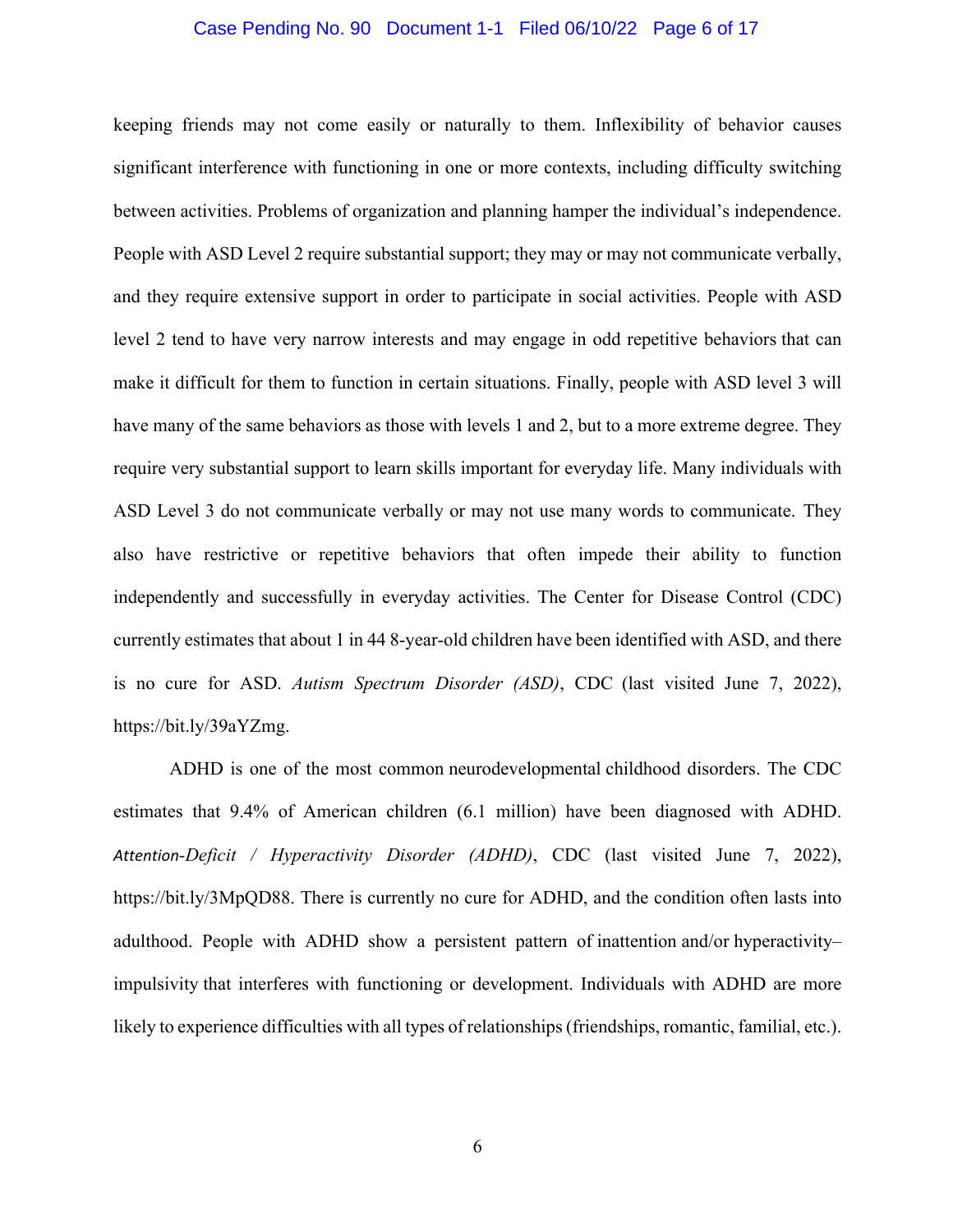### Case Pending No. 90 Document 1-1 Filed 06/10/22 Page 7 of 17

ADHD symptoms can cause difficulty at school, at work, and at home. In most cases, ADHD is best treated with a combination of behavior therapy and medication.

Plaintiffs residing in California, Washington, Nevada, Missouri and Arkansas have already brought suit in federal court and all assert claims based on the same set of operative facts: mothers ingested Defendants' acetaminophen products while pregnant based on the belief it was safe for in utero consumption, and it caused ASD and/or ADHD in their children. Defendants are also dispersed across the country. Numerous different defendants, including Costco, CVS, Walgreen, Safeway and Wal-Mart, have been named in the Actions. Their principal places of business are located in at least five (5) States, from Rhode Island to Washington. Specifically, Defendants come from:

| Defendant                     | State or Country of Principal | State of Incorporation |
|-------------------------------|-------------------------------|------------------------|
|                               | <b>Place of Business</b>      |                        |
| Costco Wholesale              | Washington                    | Washington             |
| Corporation                   |                               |                        |
| <b>CVS Health Corporation</b> | Rhode Island                  | Delaware               |
|                               |                               |                        |
| Walgreens Boots Alliance,     | <b>Illinois</b>               | Delaware               |
| Inc.                          |                               |                        |
| Wal-Mart Stores, Inc.         | Arkansas                      | Delaware               |
|                               |                               |                        |
| Safeway, Inc.                 | California                    | Delaware               |
|                               |                               |                        |

Although the prenatal use of APAP has surely injured pregnant women and children in every state, and follow-on actions will almost certainly be brought in every state, c consolidating the Actions for coordinated pretrial proceedings before a single District Court selected by this Panel is appropriate.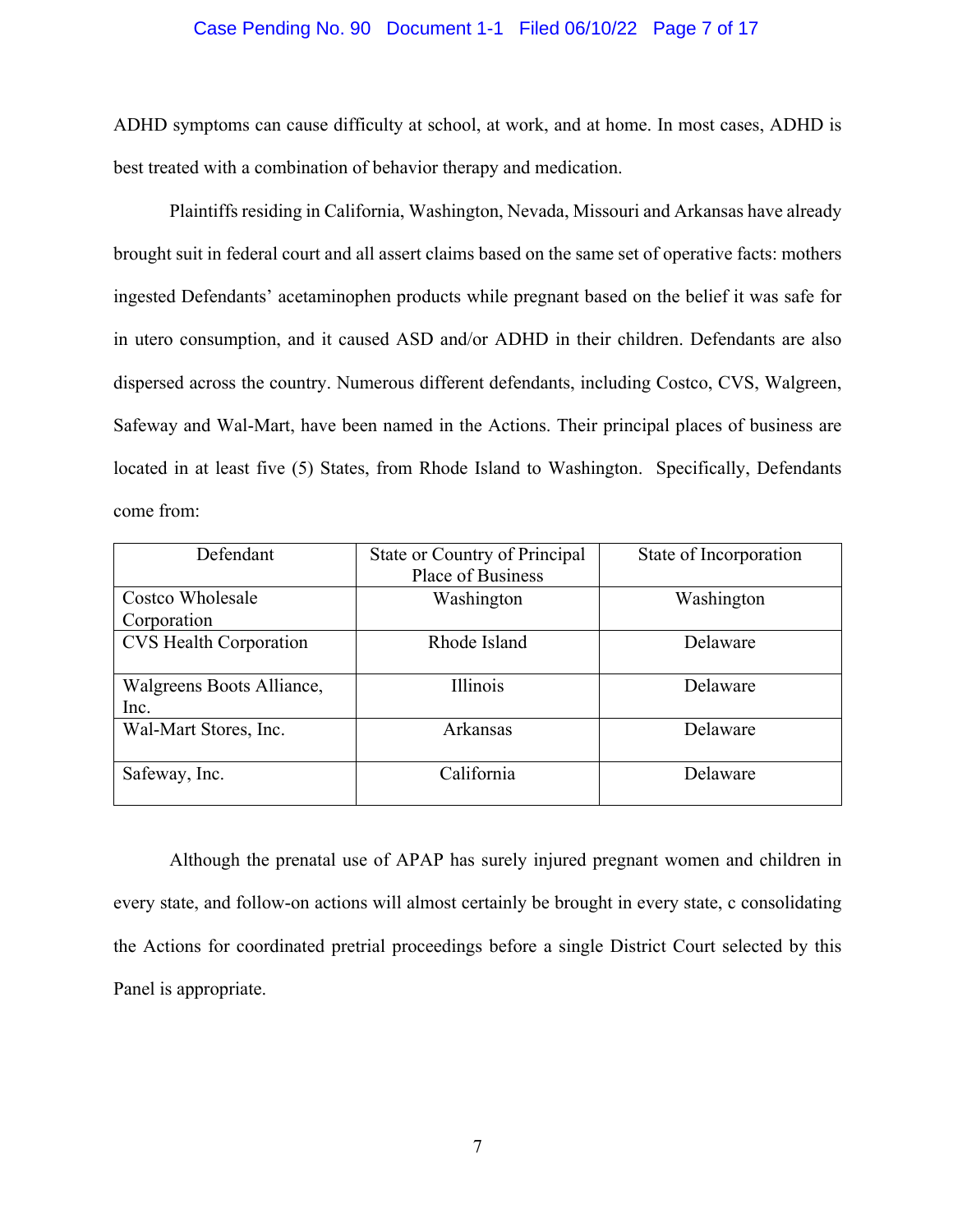### **ARGUMENT**

# **I. Transfer To One District Court for Consolidation and Coordination Is Appropriate Under 28 U.S.C. § 1407.**

The creation of a multidistrict litigation ("MDL") is appropriate here because "civil actions involving one or more common questions of fact are pending in different districts" and transfer will serve "the convenience of parties and witnesses" and "promote the just and efficient conduct of such actions." 28 U.S.C. § 1407(a). "Centralization [permits] all actions to proceed before a single transferee judge who can structure pretrial proceedings to consider all parties' legitimate discovery needs, while ensuring that common parties and witnesses are not subjected to duplicative discovery demands." *In re Katz Interactive Call Processing Patent Litig.*, 481 F. Supp. 2d 1353, 1355 (J.P.M.L. 2007).

In only weeks, nineteen (19) actions in this litigation have been filed in at least seven (7) districts. There are surely many, many more to come. Given the nature of this case, the number of pending actions and the rate at which they are being filed in federal courts throughout the country, the alternative to transfer and coordination is "multiplied delay, confusion, conflict, inordinate expense and inefficiency." *In re Plumbing Fixture Cases*, 298 F. Supp. 484, 495 (J.P.M.L. 1968). Indeed, the inevitability of inconsistent judicial rulings affecting what will surely be tens, perhaps hundreds of thousands of plaintiffs and the same stable of defendants is precisely why Section 1407 was enacted. *See* H.R. Rep. No. 1130, 1899, 1901, 90th Cong., 2d Sess. 1 (1968), *reprinted in* 1968 U.S.C.C.A.N. 1898) (consolidation and coordination "assure(s) uniform and expeditious treatment in the pretrial procedures in multidistrict litigation" and avoids "conflicting pretrial discovery demands for documents and witnesses" that might "disrupt the functions of the Federal courts.").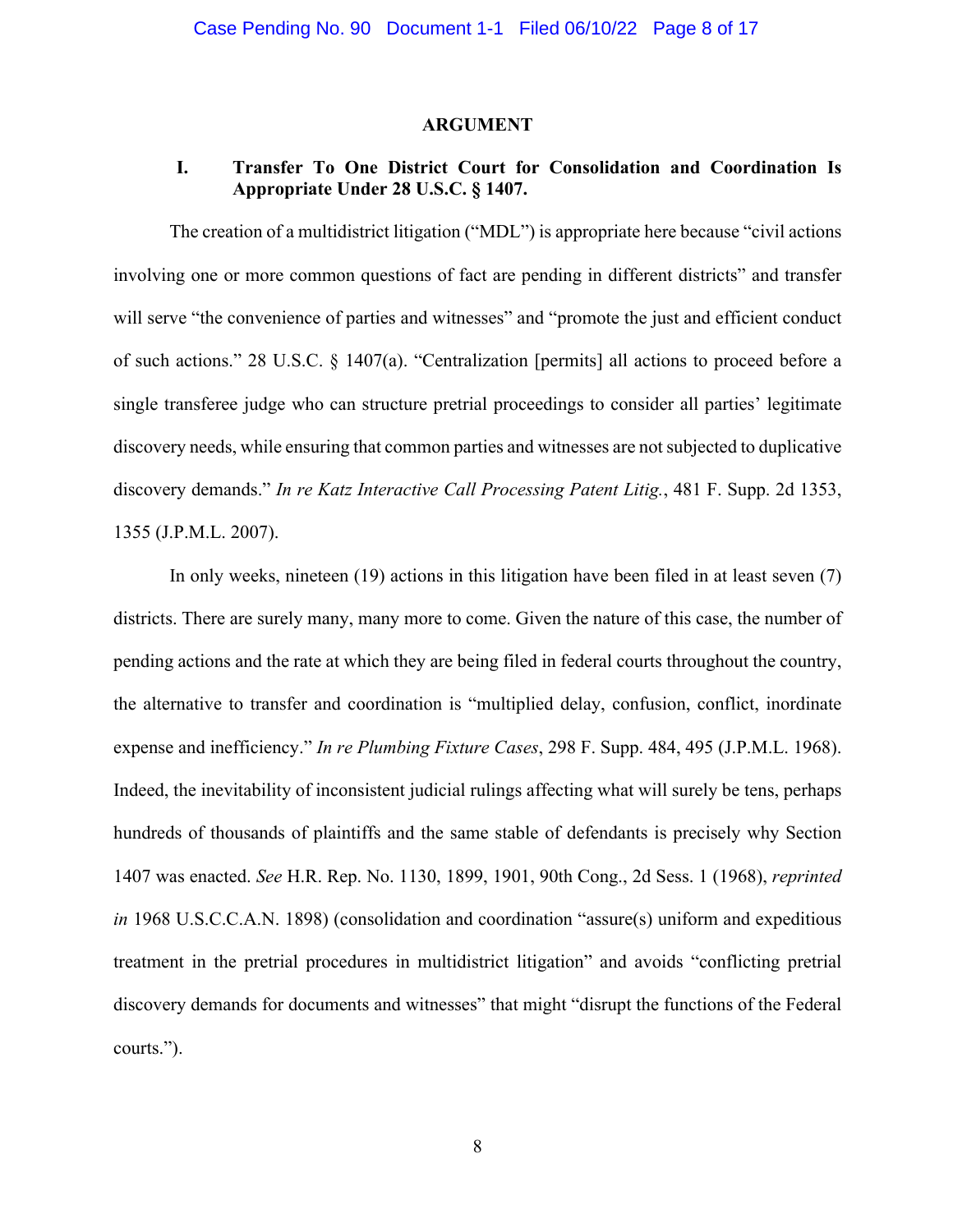### **A. The Actions Involve Common Questions of Fact, and Centralization of the Actions Will Minimize the Risk of Inconsistent Rulings.**

The first requirement under 28 U.S.C. § 1407 for transfer and centralization of multiple actions is the presence of common questions of fact, because transfer and pretrial coordination of actions sharing common questions of fact "conserve[s] the resources of the parties, their counsel, and the judiciary." *In re Ethicon Physiomesh Flexible Composite Hernia Mesh Products Liab. Litig.*, 254 F. Supp. 3d 1381, 1382 (J.P.M.L. 2017). Section 1407 does not require, however, a "complete identity or even [a] majority" of common questions of fact to justify transfer. *In re Zyprexa Prods. Liab. Litig.*, 314 F. Supp. 2d 1380, 1381 (J.P.M.L. 2004); *See also In re: Rembrandt Techs., L.P., Patent Litig.*, 493 F. Supp. 2d 1367, 1369 (J.P.M.L. 2007) ("Section 1407 does not require a complete identity or even a majority of common factual or legal issues as a prerequisite to transfer."); *In re Flat Glass Antitrust Litig. (No. II)*, 559 F. Supp. 2d 1407, 1408 (J.P.M.L. 2008) (all actions alleged similar conspiracy against defendants; centralization in Western District of Pennsylvania was appropriate).

Transfer and centralization are appropriate in this case given the substantial commonality of questions of fact and law. Here, the Actions are brought by plaintiffs who allege both that prenatal exposure to APAP is responsible for their ASD or ADHD diagnosis and that the Defendants' labeling and marketing of their APAP products failed to warn pregnant women that prenatal APAP exposure is associated with and causes the neurodevelopmental harms of ASD and/or ADHD. The overlap of the factual allegations and legal theories in these actions is near total. The Actions involve the same drug, the same theories of liability, the same injuries, and the same science underpinning the causal relationship between Defendants' APAP products and the plaintiffs' injuries. Common to all of the Actions are questions regarding the causal relationship between prenatal exposure to APAP and ASD and ADHD, the adequateness of Defendants'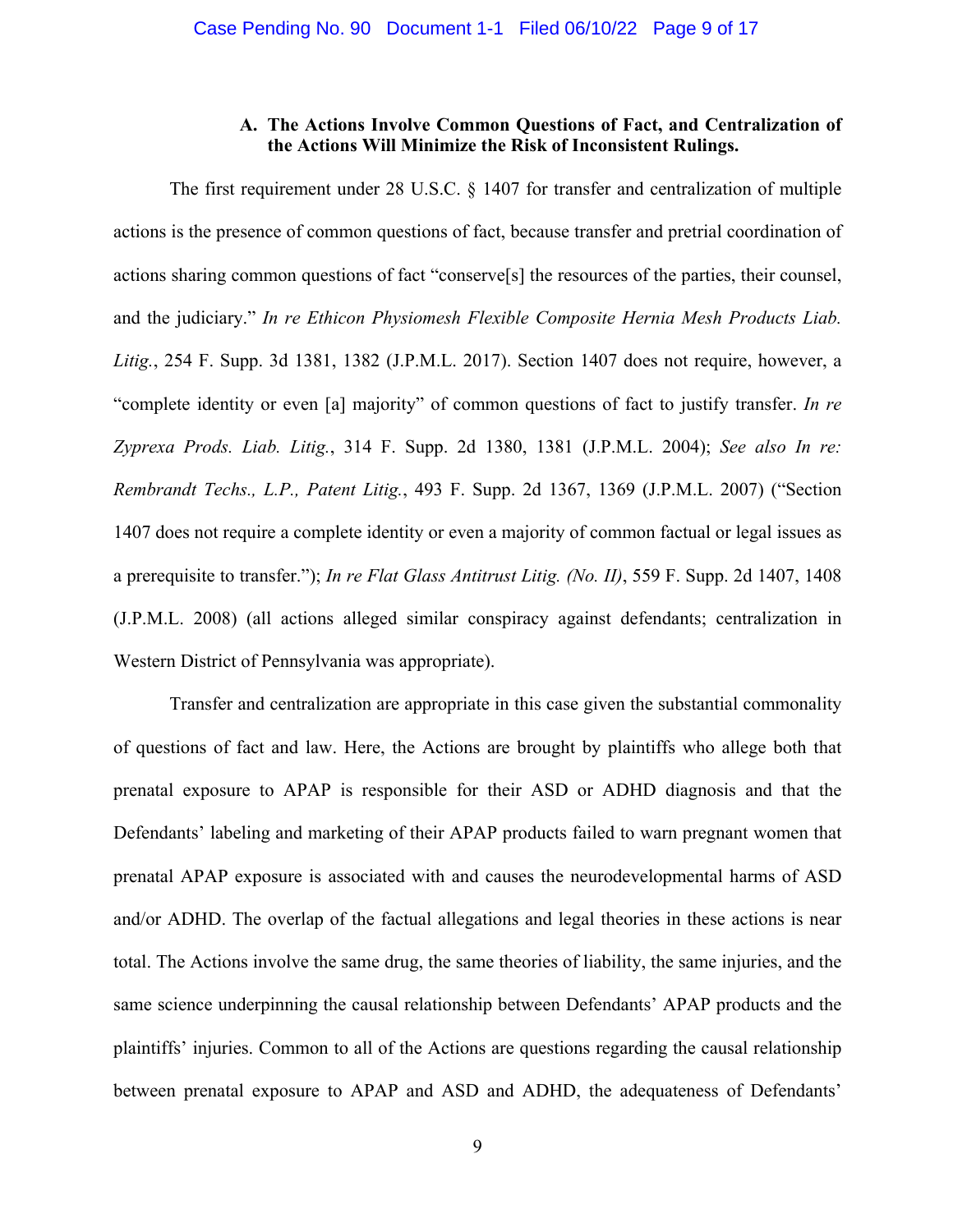### Case Pending No. 90 Document 1-1 Filed 06/10/22 Page 10 of 17

warnings of known risks associated with their APAP products, and Defendants' obligations to monitor, evaluate, test, research, and review the risks associated with APAP.

That the Actions name multiple defendants (with more certain to be named in tag-along actions) strengthens the case for centralization because the key issues will be the same across all cases. Every defendant sells an identical over-the-counter APAP product under their respective brand names. The Panel routinely consolidates litigations that involve multiple similarly situated defendants. *See In re: Checking Account Overdraft Litig.*, 626 F. Supp. 2d 1333, 1335 (J.P.M.L. 2009) ("While there will be some unique questions of fact from bank-to-bank, these actions share sufficient factual questions relating to industry-wide bank posting policies and procedures to warrant centralization of all actions in one MDL docket."); *In re Nat'l Prescription Opiate Litig.*, 290 F. Supp. 3d 1375, 1379 (J.P.M.L. 2017) ("Although individualized factual issues may arise in each action, such issues do not—especially at this early stage of litigation—negate the efficiencies to be gained by centralization. The transferee judge might find it useful, for example, to establish different tracks for the different types of parties or claims. The alternative of allowing the various cases to proceed independently across myriad districts raises a significant risk of inconsistent rulings and inefficient pretrial proceedings.") *See also In re Zantac (Ranitidine) Prods. Liab. Litig.*, 437 F. Supp. 3d 1368, 1370 (J.P.M.L. 2020) (centralization of personal injury actions and consumer class actions in one transferee district will result in significant efficiencies because of common core factual issues and significant overlap among defendants in both types of actions); *In re Silicone Gel Breast Implants Prods. Liab. Litig.*, 793 F. Supp. 1098, 1099–1100 (J.P.M.L. 1992) (centralization of claims against multiple defendants by plaintiffs claiming different injuries).

The common questions of fact concerning the development, manufacture, sale, marketing, and adequacy of warnings of Defendants' APAP products clearly warrant transfer and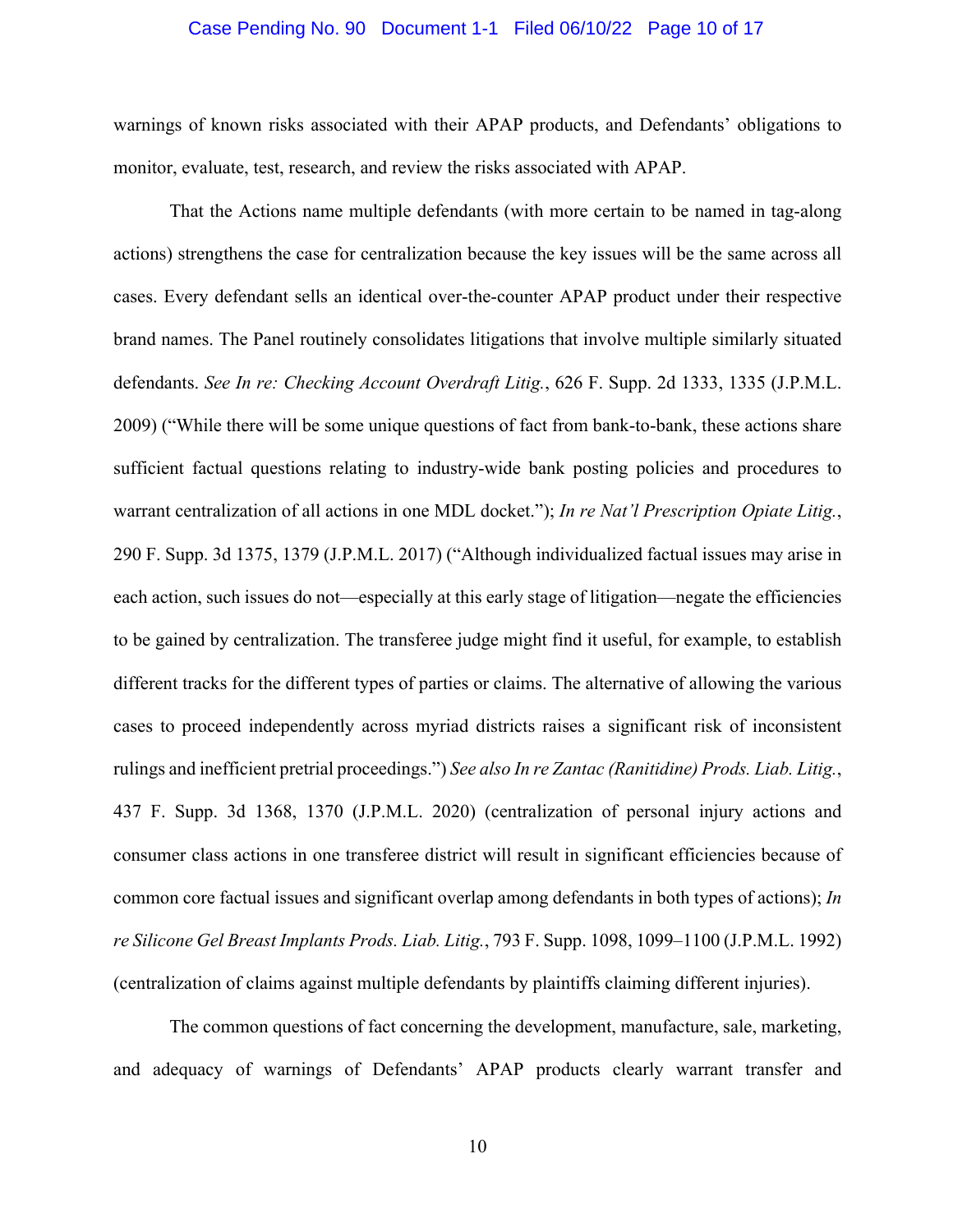### Case Pending No. 90 Document 1-1 Filed 06/10/22 Page 11 of 17

coordination. "Centralization under Section 1407 is necessary" when "actions involve common factual allegations concerning the alleged adverse side effects of [a drug], and the timeliness and adequacy of defendants' warnings concerning those side effects." *In re Mirapex Prods. Liab. Litig.*, 493 F. Supp. 2d 1376, 1377 (J.P.M.L. 2007); *See also In re: Darvocet, Darvon and Propoxyphene Prods. Liab. Litig.*, 780 F. Supp. 2d 1379, 1380 (J.P.M.L. 2011) (transfer and coordination merited where common factual issues relating to whether medications "were defectively designed and marketed" and "whether defendants knew or should have known of the increased risk of [injury] with these medications and failed to provide adequate warnings of them").

## **B. Centralization of the Actions Will Promote the Just and Efficient Conduct of the Actions and Will Serve the Convenience of the Parties and Witnesses**

To determine whether a transfer would promote the just and efficient conduct of the Actions, the Panel must consider multiple factors, including (1) avoidance of inconsistent rulings between cases, (2) prevention of duplicative discovery on common issues, (3) avoidance of undue burden and expense on the parties, and (4) promoting efficiency and judicial economy. *See e.g.* 4 MANUAL FOR COMPLEX LITIGATION, § 20.13, FEDERAL JUDICIAL CENTER (2004) (Transfer appropriate when it will promote "the convenience of the parties and witnesses and will promote the just and efficient conduct of such actions"); *see also* e.g. *In re Bristol Bay, Salmon Fishery Antitrust Litig.*, 424 F. Supp. 504, 506–507 (J.P.M.L. 1976). Here, these factors decisively favor of centralization.

Transfer and coordination of the Actions before a single judge will ensure the most efficient management of this litigation. These Actions will turn upon common questions of fact, including whether Plaintiffs have adequately established causation of ADHD and ASD by defendant's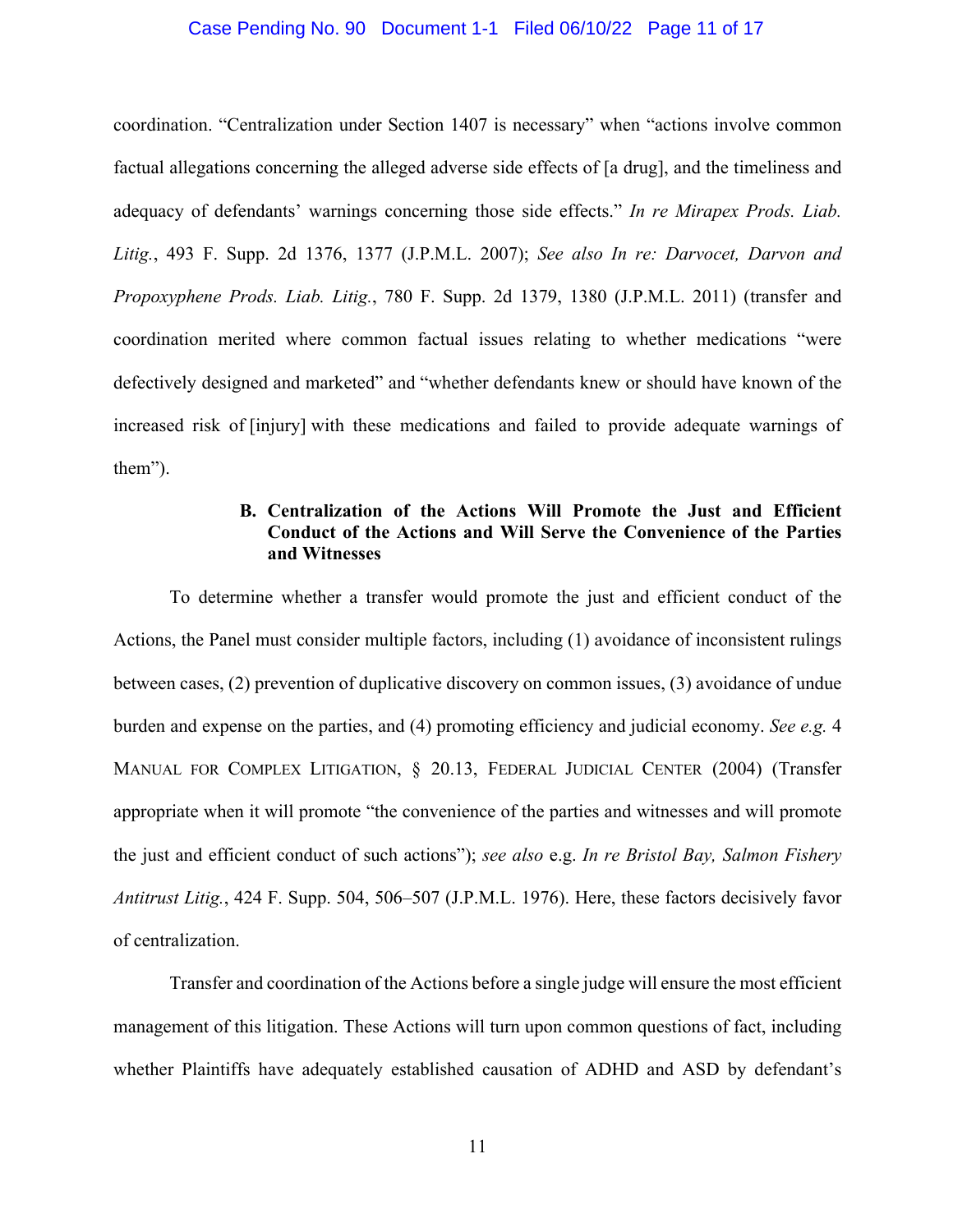### Case Pending No. 90 Document 1-1 Filed 06/10/22 Page 12 of 17

products, whether Defendants knew or should have known of the risks of injury that their products posed to mothers and their unborn children, and whether Defendants failed to satisfy their duty to warn the public of the risks posed by their products. These questions are common to each and every Action. And these questions will be answered through fact and expert discovery that is bound to be extensive, time-consuming, costly, and if the Actions are not coordinated, duplicative.

The number of actions that counsel expect will be filed on behalf of those who were harmed as a result of taking APAP during pregnancy makes centralization especially important. Many of the plaintiffs' counsel representing plaintiffs listed in the attached Schedule of Actions have already met informally to analyze and assess the merits of these cases and to assess their suitability for consolidation under Section 1407. Given the pervasive use of APAP by pregnant mothers and the prevalence of ASD and ADHD, counsel believe that it is virtually certain that tens of thousands, if not hundreds of thousands, of similar follow-on actions are likely to be filed in federal district courts throughout the country. Indeed, counsel anticipate that this will be one of the largest multidistrict litigations in the history of the United States. It is a monumental undertaking. The MDL system exists precisely to handle this type of complex mass litigation in an efficient and fair manner, one that avoids unnecessary duplication of effort and minimizes the risk of inconsistent rulings that would result should these cases proceed individually through pretrial proceedings in scores of different federal courts. *See In re Camp Lejeune, N.C. Water Contamination Litig.*, 763 F. Supp. 2d 1381, 1382 (J.P.M.L. 2011) (considering the potential for "a large number of additional related actions to be filed" as a factor weighing in favor of centralization); *See also In re: Trib. Co. Fraudulent Conv. Litig.*, 831 F. Supp. 2d 1371, 1372 (J.P.M.L. 2011) ("Given the number of pending actions, centralization likely will result in a significant savings of time and money for the parties and the courts.")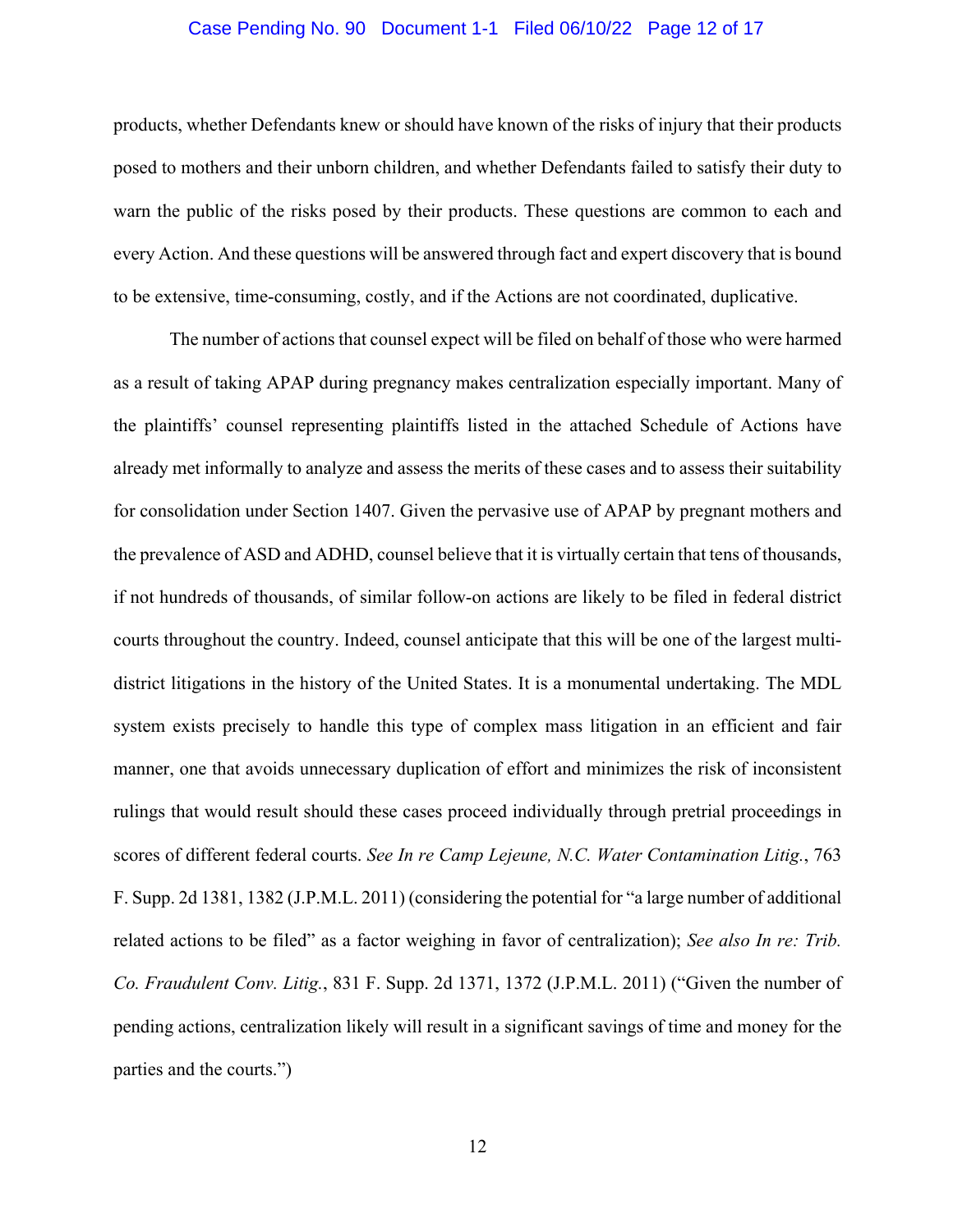### Case Pending No. 90 Document 1-1 Filed 06/10/22 Page 13 of 17

Even if the anticipated flood of follow-on cases somehow fails to materialize, however, the Actions would still warrant and benefit substantially from consolidation. Indeed, this Panel routinely orders transfer and consolidation where even only a handful of actions are pending. *See, e.g.*, *In re Starmed Health Pers. FLSA Litig.*, 317 F. Supp. 2d 1380, 1381 (J.P.M.L. 2004) (centralization of two actions and one potential tag-along "necessary in order to eliminate duplicative discovery; prevent inconsistent rulings on pretrial motions, including those with respect to whether the actions should proceed as collective actions; and conserve the resources of the parties, their counsel and the judiciary."). *See also In re First Nat'l Collection Bureau, Inc.*, 11 F. Supp. 3d 1353, 1354 (J.P.M.L. 2014) (explaining that "[a]lthough there are relatively few parties and actions at present, efficiencies can be gained from having these actions proceed in a single district"); *In re Porsche Cars N. Am., Inc.*, 787 F. Supp. 2d 1349, 1360 (J.P.M.L. 2011) (consolidating three pending actions in two districts); *In re Toys "R" Us-Del., Inc., Fair Accurate Credit Transactions Act (FACTA) Litig.*, 581 F. Supp. 2d 1377, 1378 (J.P.M.L. 2008) (consolidating two pending actions in two districts); *In re Milk Antitrust Litig.*, 530 F. Supp. 2d 1359, 1360 (J.P.M.L. 2008) (consolidating four pending actions in two districts); *In re Camp Lejeune*, 763 F. Supp. 2d at 1381–82 (consolidating four pending actions in four districts).

That the Actions are in their infancy, having been filed between June 1 and June 9, does not counsel against consolidation. As the Panel has recognized, prompt consolidation minimizes the risk of inconsistent rulings. *See Id.* at 1382 ("We decline to delay centralization, as it only invites inconsistent rulings, a result that Section 1407 is designed to avoid."). Early consolidation is particularly appropriate where, as here, none of the Actions has progressed to the point, where a party will be prejudiced by transfer and consolidation. No motion practice has taken place in any case, and no party has yet had an opportunity to begin discovery. The relative immaturity of the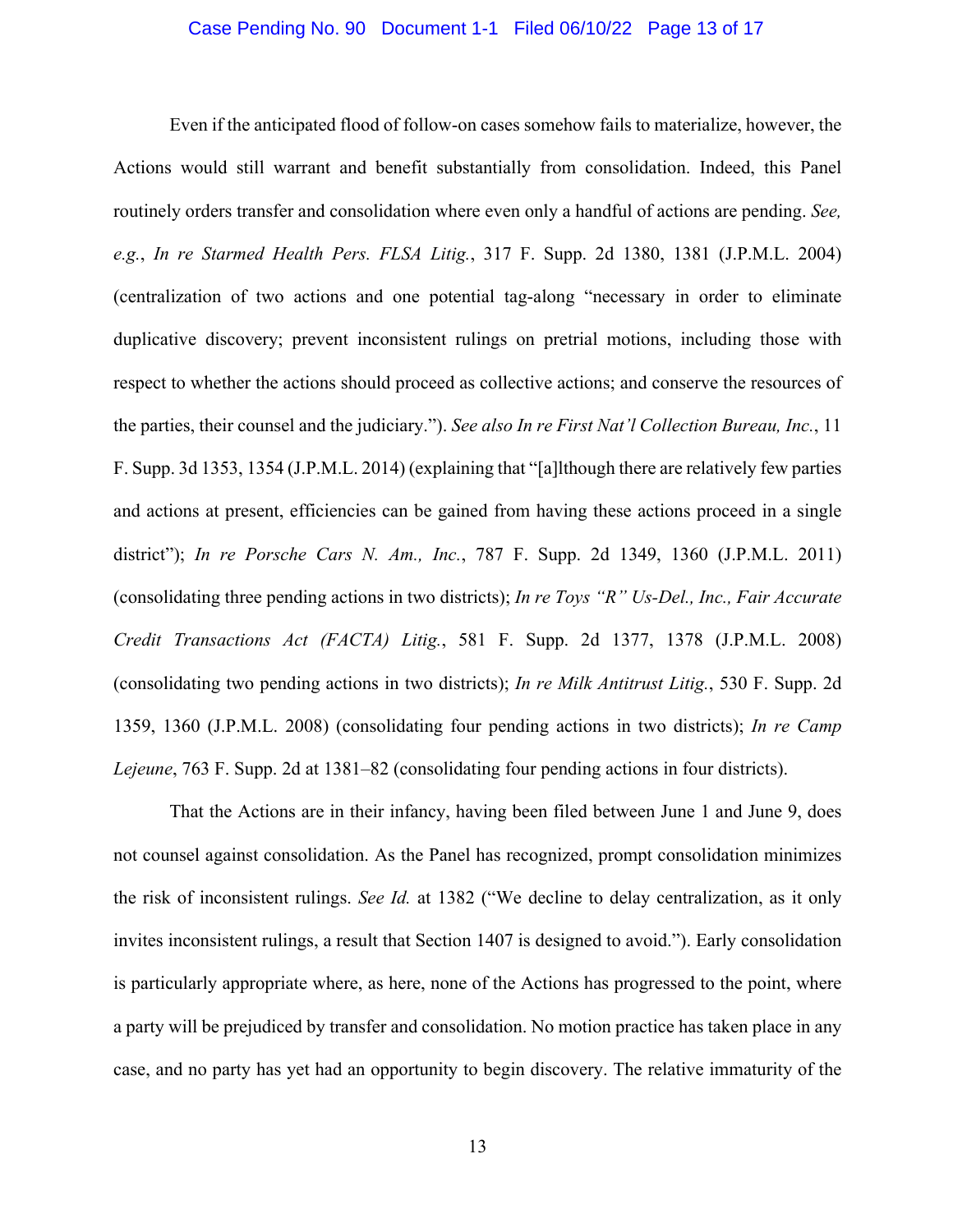### Case Pending No. 90 Document 1-1 Filed 06/10/22 Page 14 of 17

Actions thus puts them in the optimal posture to derive the full benefits of transfer under Section 1407.

Centralizing the Actions and follow-on cases will also prevent the uncertainty and confusion that would result from inconsistent pretrial rulings on the same or similar issues, including such matters as expert discovery and disputes under *Daubert v. Merrell Dow Pharmaceuticals, Inc.*, 509 U.S. 579 (1993). Plaintiffs in this litigation will necessarily be seeking to obtain essentially the same discovery from defendants. Multiple actions would involve depositions of the same expert witnesses and officers, productions of the same documents, and the same written discovery requests in jurisdictions around the country. For example, each plaintiff would need to seek documents and deposition testimony related to the testing, design, manufacturing, labeling, marketing, and safety of APAP products and defendants' research into and evaluation of the risks of prenatal exposure to APAP. Defendants will likewise undoubtedly engage in motions practice seeking dismissal, summary judgment, and/or other forms of pretrial relief. Coordinating such motions practice and discovery before one judge will avoid overlapping and duplicative requests, promote an organized and coherent approach to discovery and motions practice, and minimize the costs in time, money, and effort that plaintiffs, defendants, and the courts would otherwise have to devote to the helter-skelter pretrial proceedings that would result were the cases allowed to proceed on separate schedules and in separate courts. *See In re Zimmer Nexgen Knee Implant Prods. Liab. Litig.*, 802 F. Supp. 2d 1374, 1376 (J.P.M.L. 2011) ("Centralization under Section 1407 will eliminate duplicative discovery, [and] prevent inconsistent pretrial rulings on Daubert and other pretrial issues . . . ."); *In re Transocean Tender Offer Sec. Litig.*, 415 F. Supp. 382, 384 (J.P.M.L. 1976) ("[T]he likelihood of motions for partial dismissal and summary judgment in all three actions grounded at least in part on [a common issue]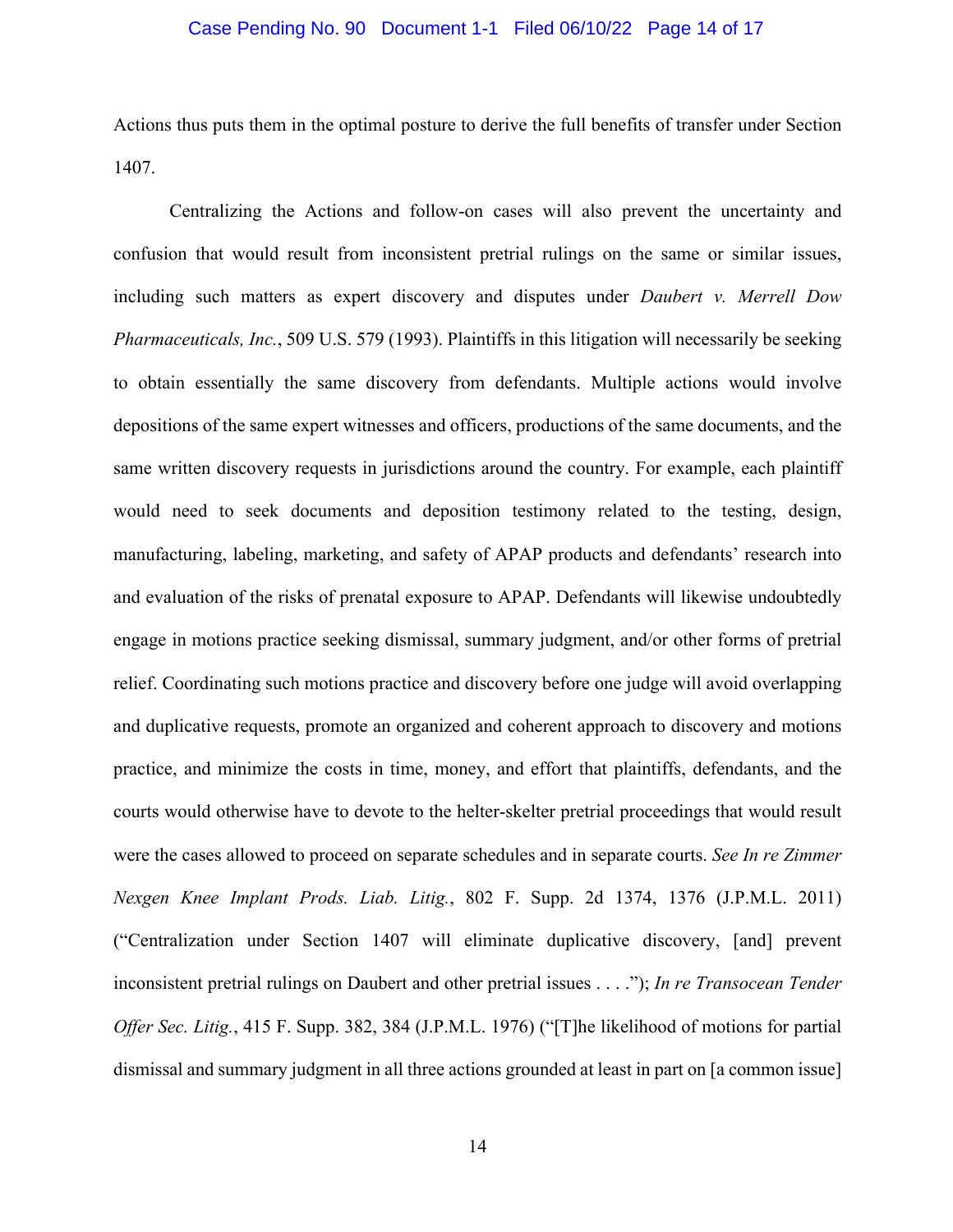### Case Pending No. 90 Document 1-1 Filed 06/10/22 Page 15 of 17

makes Section 1407 treatment additionally necessary to prevent conflicting pretrial rulings and conserve judicial effort."). Consolidating litigation in one court benefits the parties by allowing counsel for plaintiffs and defendants to "combine their forces and apportion their workload in order to streamline the efforts of the parties, their counsel and the judiciary." *In re: Trib. Co. Fraudulent Conv. Litig.*, 831 F. Supp. 2d at 1372. "This streamlining combined with uniform case management will lead to an overall savings in transaction costs." *Id.*

In sum, consolidation of the Actions before a single court at this stage of the litigation will prevent inconsistent judicial rulings, eliminate duplicative discovery and motions practice, increase convenience to all parties, witnesses and their counsel, and would conserve the resources of the judiciary, the parties and their counsel. *See, e.g., In re Zostavax (Zoster Vaccine Live) Prods. Liab. Litig.*, 330 F. Supp. 3d 1378, 1379 (J.P.M.L. 2018) (highlighting that consolidation will eliminate duplicative discovery; prevent inconsistent pretrial rulings on Daubert issues and other pretrial matters; and conserve resources); *see also In re MLR, LLC, Patent Litig.*, 269 F. Supp. 2d 1380, 1381 (J.P.M.L. 2003) (noting that consolidation before a single transferee judge allows for consideration of "all parties' legitimate discovery needs while ensuring that common parties and witnesses are not subjected to discovery demands which duplicate activity that has already occurred or is occurring in other actions."). The Panel should accordingly grant Plaintiffs' motion for transfer and consolidation.

### **II. This Panel Is Uniquely Suited to Select the Most Appropriate Transferee Forum for Transfer and Consolidation of the Actions**

As demonstrated above, the many Actions already filed, not to mention the innumerable Actions surely to be filed in the days ahead, are truly national in scope, with parties and their counsel dispersed coast-to-coast across the United States. The defendants are unusually numerous and geographically widespread. Due to the ubiquity of APAP use, and the number of current and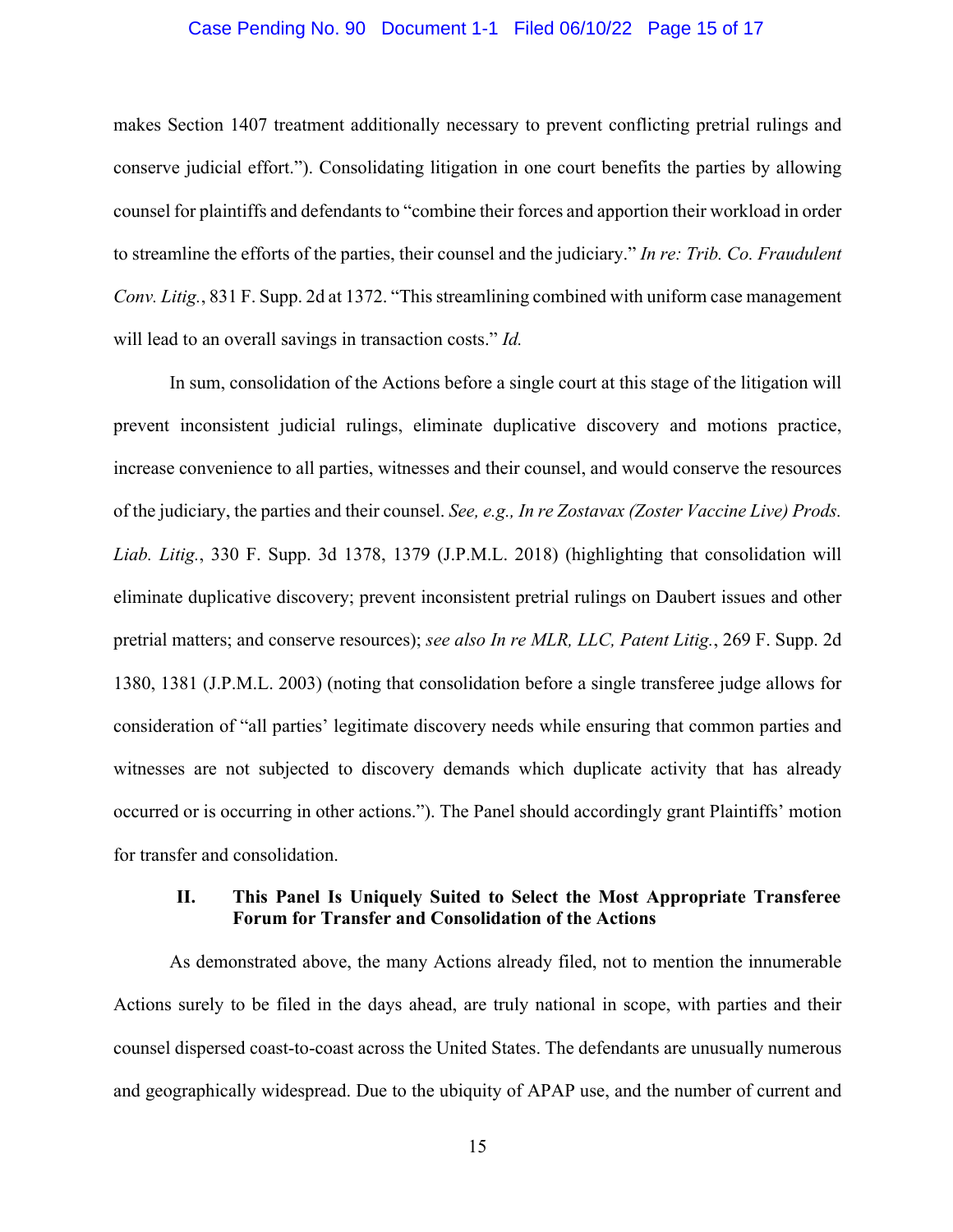### Case Pending No. 90 Document 1-1 Filed 06/10/22 Page 16 of 17

potential defendant sellers of APAP, no single district has a uniquely strong interest in the adjudication of this litigation. Indeed, "[g]iven the wide dispersal of these actions across the country, no forum stands out as a focal point for this litigation." *In re: Trib. Co. Fraudulent Conv. Litig.*, 831 F. Supp. 2d at 1372.

To determine the appropriate district court for transfer, the Panel evaluates several factors, including the number of cases pending in potential transferee courts, the site of the occurrence of common facts, the accessibility of the court, the locations of parties and witnesses, the minimization of cost and inconvenience, the caseload of the transferee judge, and the transferee judge's experience in managing complex litigation. *See, e.g., In re Vision Service Plan Tax Litig.*, 484 F. Supp. 2d 1356, 1357 (J.P.M.L. 2007) ("we are assigning this litigation to an experienced jurist with the ability to steer this litigation on a prudent course").

Instead of boring this panel with self-serving ruminations about (1) where the defendants' documents are in an age of digital production of them, (2) where one's favorite airport is located in a country full of capable airstrips, (3) where the multitude of defendants' witnesses are in a litigation to be brought by an omnipresent plaintiff population of mothers located across our country, with pregnancy usage and child diagnosis witnesses located everywhere, and (4) why one judge known to the Movant is better than all the other capable federal judges available to this Panel across the landscape of Article III excellence, Movant instead will respectfully leave to this Panel the selection of a capable transferee judge<sup>5</sup>. After all, 28 U.S.C. §1407 expressly makes that the Panel's job rather than a single movant's prerogative.

In sum, and in all seriousness, an experienced transferee judge with the proper combination of experience, expertise, and capacity to effectively and efficiently manage this litigation would

<sup>&</sup>lt;sup>5</sup> Because this Court requests a suggested transferee Court, Plaintiffs suggest the Northern District of California.